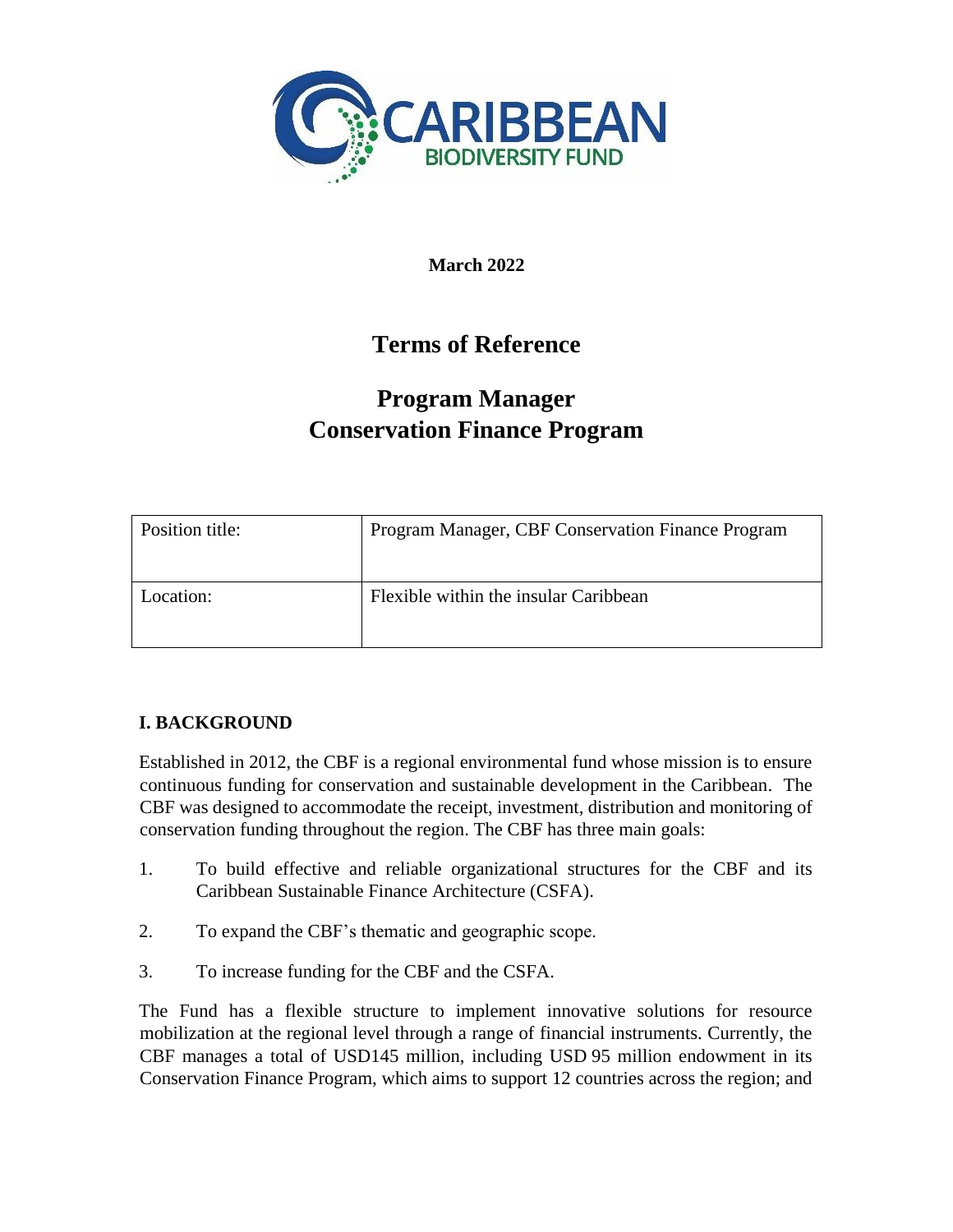a USD 50 million sinking fund for Ecosystem-based Adaptation – the EbA Facility- which anchors the CBF's Climate Change Program.

To date the Conservation Finance Program (CFP) manages approximately USD 80 million which aims to support 12 National Conservation Trust Funds (NCTFs) in 12 countries across the region. The countries are: Antigua & Barbuda, The Bahamas, Cuba, Dominica, Dominican Republic, Grenada, Guyana, Haiti, Jamaica, St. Kitts & Nevis, St. Lucia and St. Vincent & the Grenadines through the CBF Endowment Fund. The main funder of the CBF Endowment Fund to date is German Development Bank (KfW).

Additionally, the CFP includes an organizational development component aimed at strengthening the network of conservation trust funds that are part of the regional Finance Architecture, including the CBF and manages a growing suite of projects that support the CSFA, including the Caribbean Regional Architecture for Biodiversity (CRAB) Project (signed March 2022) from the Agence Franciase De Dévelopment (AFD) and projects being developed for support from the Global Environmental Facility (GEF) and the Government of Canada, among others.

# **II. POSITION SUMMARY**

The CBF seeks a **Conservation Finance Program Manager** with a proven record of success in managing environment funds and projects in order to effectively implement the Conservation Finance Program.

The CFP Manager is responsible for the monitoring of the Endowment Fund, and the Caribbean Sustainable Finance Architecture. He/she will also represent the CBF, lead the CFP team and provide relevant input in the CBF institutional systems, including development of Terms of Reference for consultancies, and technical information to be included for the CFP in CBF documents.

### **III. DUTIES AND RESPONSIBILITIES**

The Program Manager:

### A. **General.**

- 1. Leads and is responsible for the general and active management of the affairs of the Conservation Finance Program;
- 2. Manages strategic support to the NCTFs and the CBF on approaches to address conservation issues in the Caribbean;
- 3. Works closely with the CBF CEO on efforts to identify new conservation programs, projects and/or partnerships in the Caribbean;
- 4. Liaises with CBF Legal advisors as required for guidance on issues relevant to the CBF NCTF Partnership Agreements and other agreements of relevance to the NCTFs (e.g. pre-financing agreements) and the CSFA (e.g. donor project agreements).
- 5. any other activity to ensure the proper operation of the Program.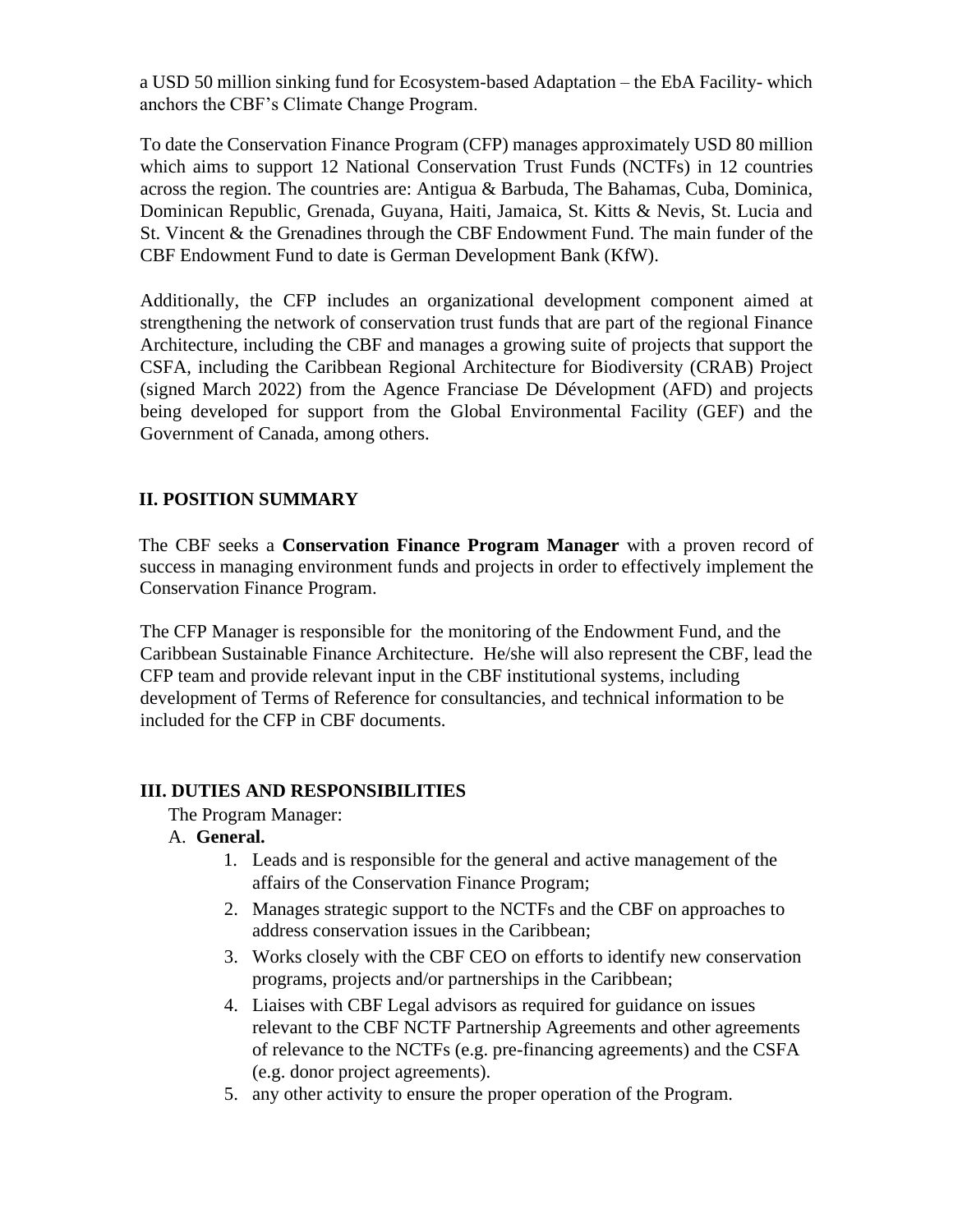# B. **Operational procedures:**

- 1. Ensure the preparation of CFP submissions to the CBF annual work plans, budgets, procurement and disbursement plans.
- 2. Contribute to the development of operational manuals and policies of both the CBF and the Conservation Finance Program.
- 3. Ensure the timely submission of CFP reports to relevant funders, including but not limited KfW and the Government of France through AFD/FFEM.

# C. **Program and Grants Administration and Monitoring and Evaluation**:

- 1. Leads on the monitoring, evaluating and reporting of the performance of the Conservation Finance Program and its beneficiaries against key performance indicators as required by CBF, KfW and other relevant partners.
- 2. Supervises and monitors the technical and financial performance of agreements and projects financed by the Conservation Finance Program, supported by data collection and reporting.
- 3. Responsible for preparing or overseeing the preparation and supervision of contracts, grant agreements, and all other documents necessary to implement the CFP.

# D. **Financial Oversight:**

- 1. Oversees and approves all CFP financial commitments
- 2. Assists CBF's Finance Officer, and Finance Committee in reviewing and monitoring all reports from the endowment asset manager.
- 3. Manages the CBF CFP team to ensure the Program's reporting, compliance and budget.

### E. **Staff management:**

- 1. Functions as the lead for the CFP Team (*program and project support staff*) including participating in the team selection process and preparation of work-plans and supervision of the performance of their duties.
- 2. Coordinates with the CBF CEO on the management of the CFP team and its support staff.

### F. **Stakeholders engagement:**

- 1. Promotes the capacities and institutional strengthening of the beneficiaries to ensure the delivery of quality results and expected impacts of the CFP.
- 2. Represents the CBF CFP in meetings as well as regional and international conferences and events.

### G. **Communication support.**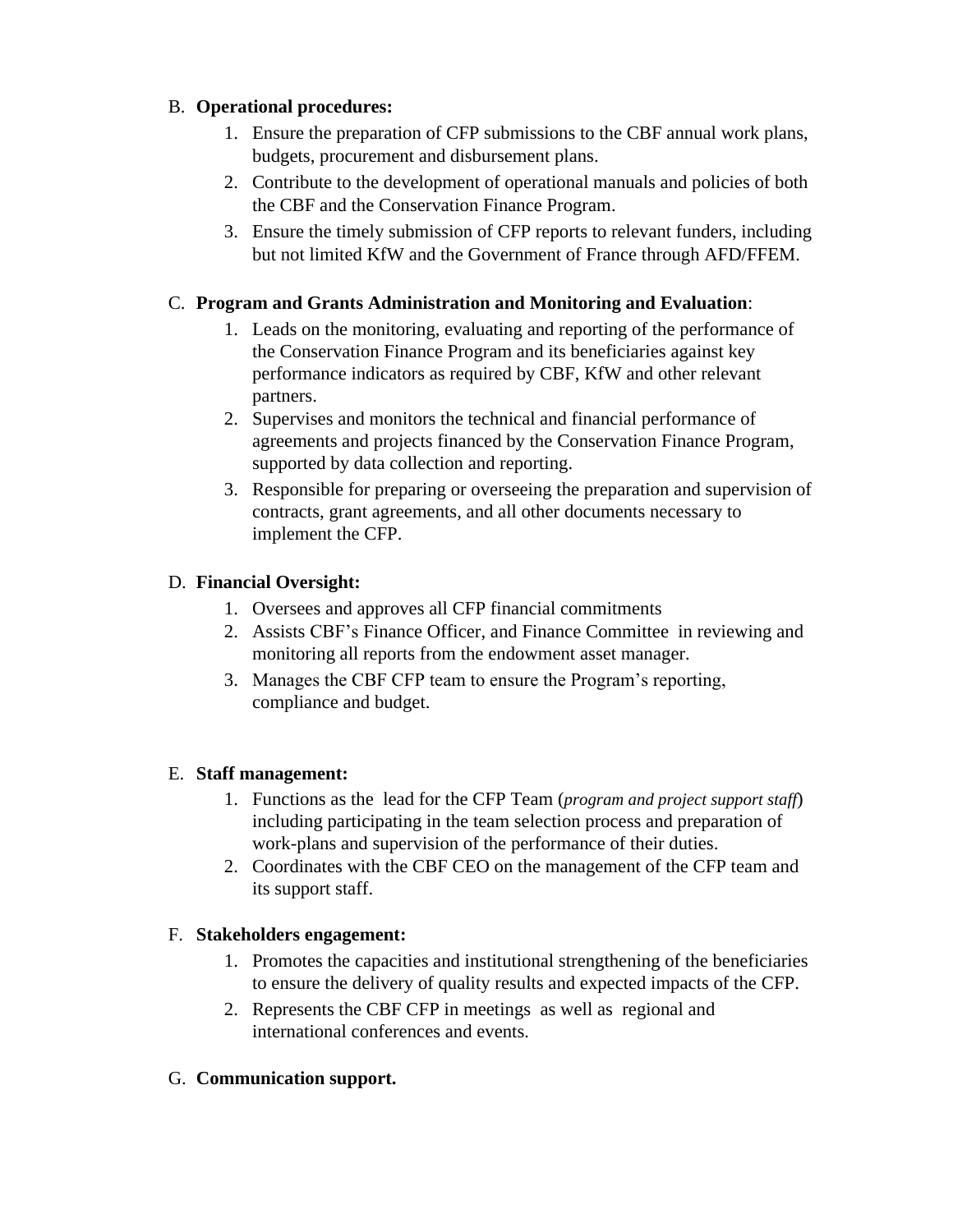- 1. Ensures the CFP input in the development and implementation of the CBF Communication Strategy including ensuring the CBF, KfW, AfD and any other funders are adequately represented in all beneficiary materials.
- 2. Ensures the accuracy of CFP technical information in CBF communication materials
- 3. Supports CBF organisation at relevant technical and outreach events

# H. **Coordination with other initiatives**:

1. Develops and maintains a network of contacts with other conservation organisations and relevant stakeholders in order to achieve greater efficiencies and synergies, access additional potential sources of funding, and raise awareness of any potential negative impacts on biodiversity that could result from proposed or current donor-funded, government-funded and private-sector-funded initiatives in coordination with the CBF CEO and Board.

# I. **Travel expectation:**

1. Travel is expected within the Caribbean region and internationally to monitor implementation at project sites, promote the Conservation Finance Program results and findings and meet with existing and potential partners and donors.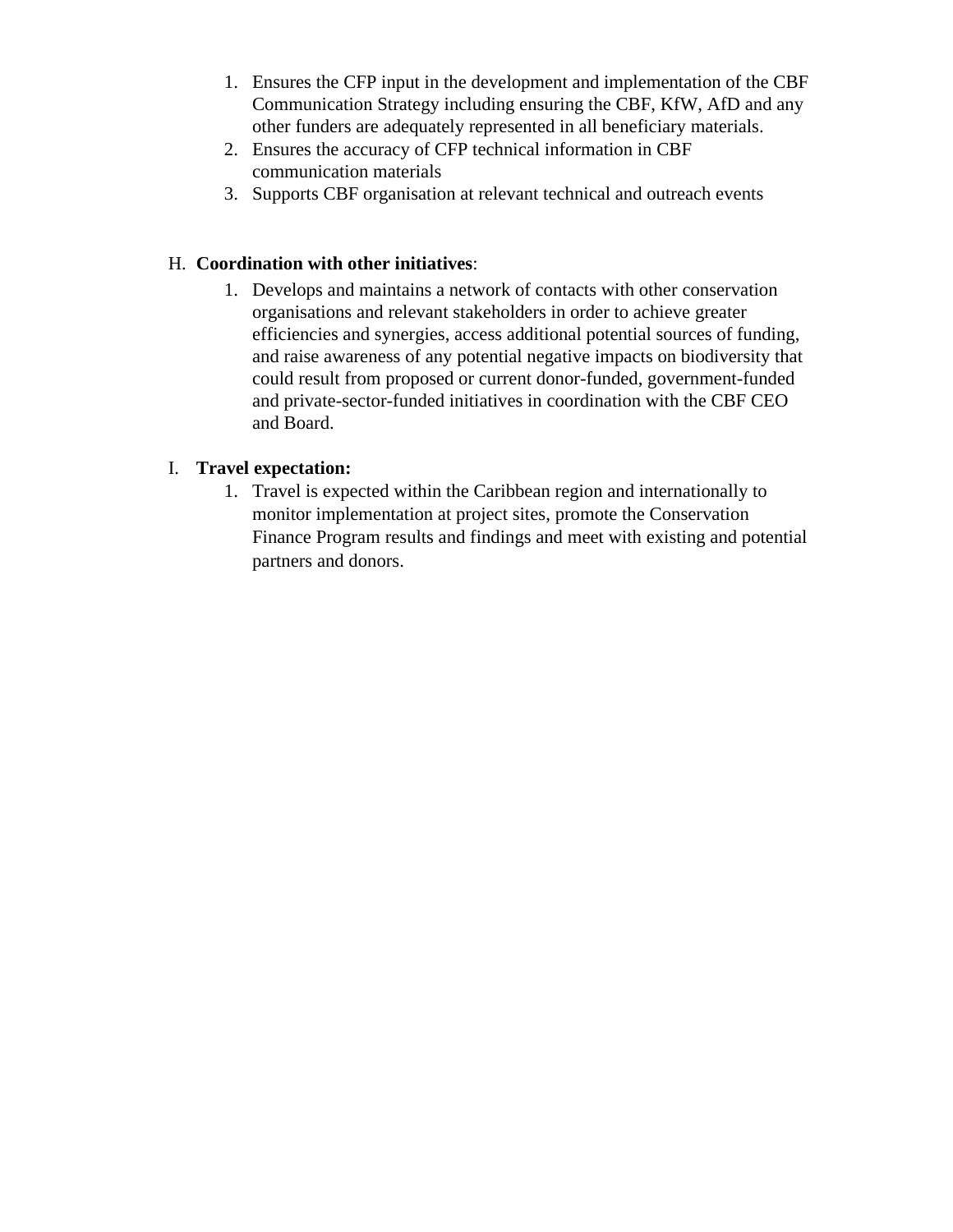# **IV. REQUIRED QUALIFICATIONS, EXPERIENCE AND SKILLS (evaluation criteria):**

All candidates for the Program Manager position must provide evidence of the following qualifications, experience and skills:

### **A. Education and Experience**

- 1. An undergraduate degree from a recognized university in natural resources management, environmental management, conservation finance or related discipline is required. A Master's degree or MBA is relevant field is a distinct advantage.
- 2. Demonstrated experience in program management
- 3. Demonstrated experience working in the Caribbean region
- 4. At least five years of experience in environmental grantmaking and management.
- 5. Exemplary verbal and written skills in English.
- 6. Good or advanced Spanish or French knowledge (conversational, read and writing) is considered a strong asset.

# **B. Technical Skills and Thematic Knowledge:**

- 7. Demonstrated knowledge and understanding of conservation trust funds, biodiversity and conservation issues at the international and national levels and their intersection with conservation and natural resources management.
- 8. Demonstrated organizational and management experience in developing, administering, implementing and monitoring grant making programs and projects with specific objectives.
- 9. Demonstrated experience in implementing a detailed budget, and writing reports, memoranda and similar documents.

### **C. Monitoring, Evaluation and Learning:**

10. Demonstrated experience in the development and application of Monitoring, Evaluation and Learning plans

### **D. Staff Management:**

11. Demonstrated experience and ability in supervising staff, providing guidance and establishing strong teams.

# **E. Fundraising and marketing:**

12. Experience in marketing and/or fundraising with an emphasis on raising funds from multilateral and bilateral aid agencies, foundations, and the private sector.

### **F. Management and other skills:**

13. High capacity to establish a successful vision for the tasks at hand and deliver results within a specific time frame and a team effort environment.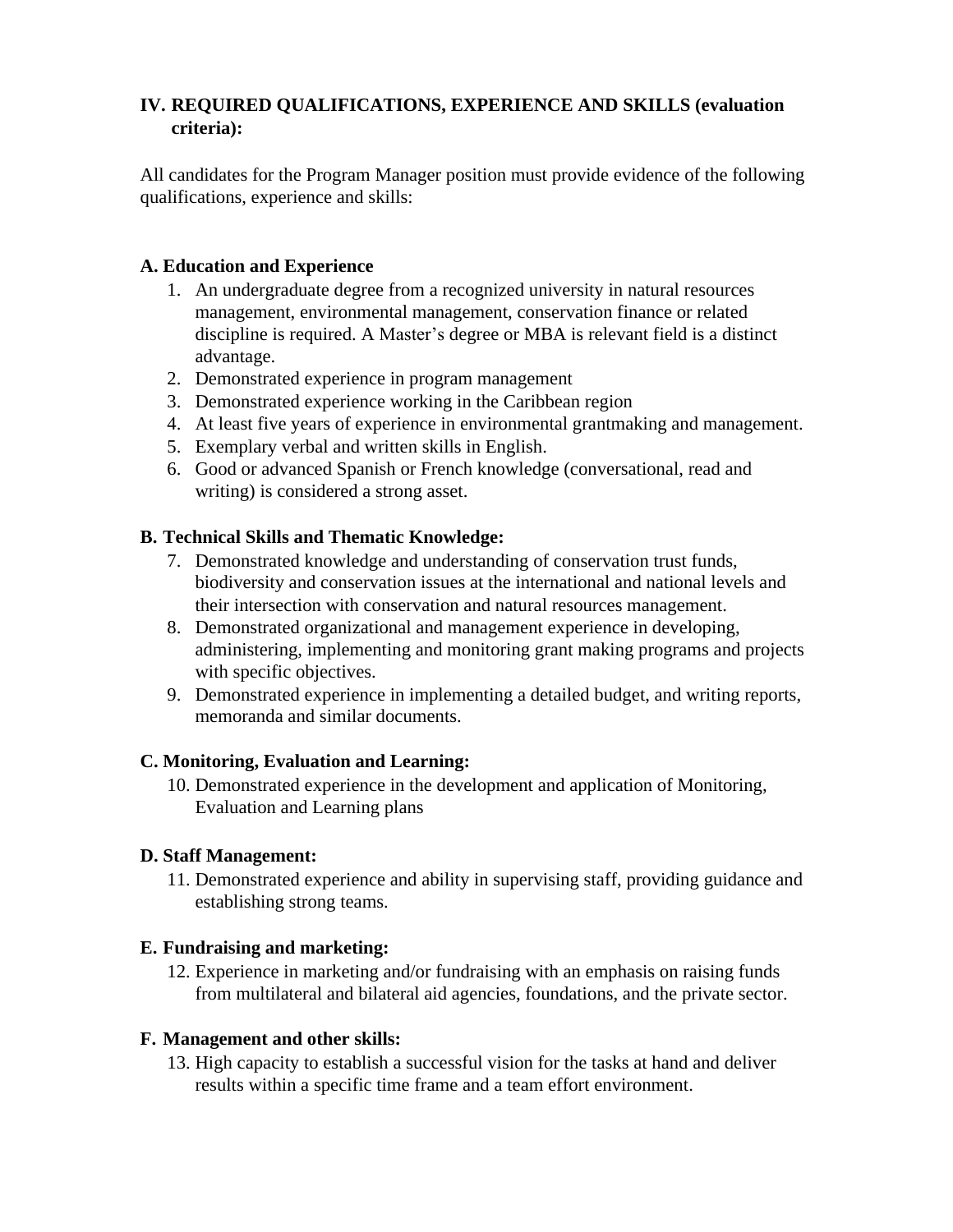### **G. Skills and Relationship Management:**

- 14. Excellent interpersonal and communications skills, and the ability to work with diverse groups and organizations.
- 15. Demonstrated experience working at the leadership and operational levels with government agencies, civil society organization, development agencies, and the private sector. Experience working with Committees, Board of Directors or similar types of structures and interacting with its members.
- 16. Experience in work with German/international cooperation programs and projects is an asset.

# **H. Other considerations:**

- 17. **Proactive behavior:** Be a highly energetic, self-starting, entrepreneurial and creative individual who can express/recognize ideas, opportunities, and communicate goals and objectives clearly. Ability to undertake actions, decisions, and achieve results in an independent manner and assume the responsibility for the actions taken.
- 18. **Assertiveness:** Capacity to solve problems and represent CBF in an assertive manner.

# **V. HOW TO APPLY:**

To apply for the CBF Conservation Finance Program Manager, please submit the documents listed below to secretariat@caribbeanbiodiversityfund.org and jbuchanan@caribbeanbiodiversityfund.org. All applications must be received by Monday May 2<sup>nd</sup>, 2022 at 11:59PM USEST. Applications not received by the above deadline will be automatically disqualified. Expected start date for the position is July  $1<sup>st</sup>$ , 2022.

### **A. Application documents:**

- 1. Cover letter
- 2. Resume
- 3. Three references
- 4. Signed Declaration of Undertaking (see Section VI below)
- 5. Written sample of 3 pages or less (clearly stating it is of your own authorship or leadership)

### **B. Selection Process:**

- 1. Any application must contain all the information requested in Section V.A above. Incomplete applications will be automatically eliminated from the review process.
- 2. All complete applications will be reviewed by a Selection Committee against the evaluation matrix found in Section V.C below.
- 3. The top 5 candidates will be invited to conduct an interview. Interviews are tentatively scheduled between June  $6<sup>th</sup>$  and June  $10<sup>th</sup>$ , 2022.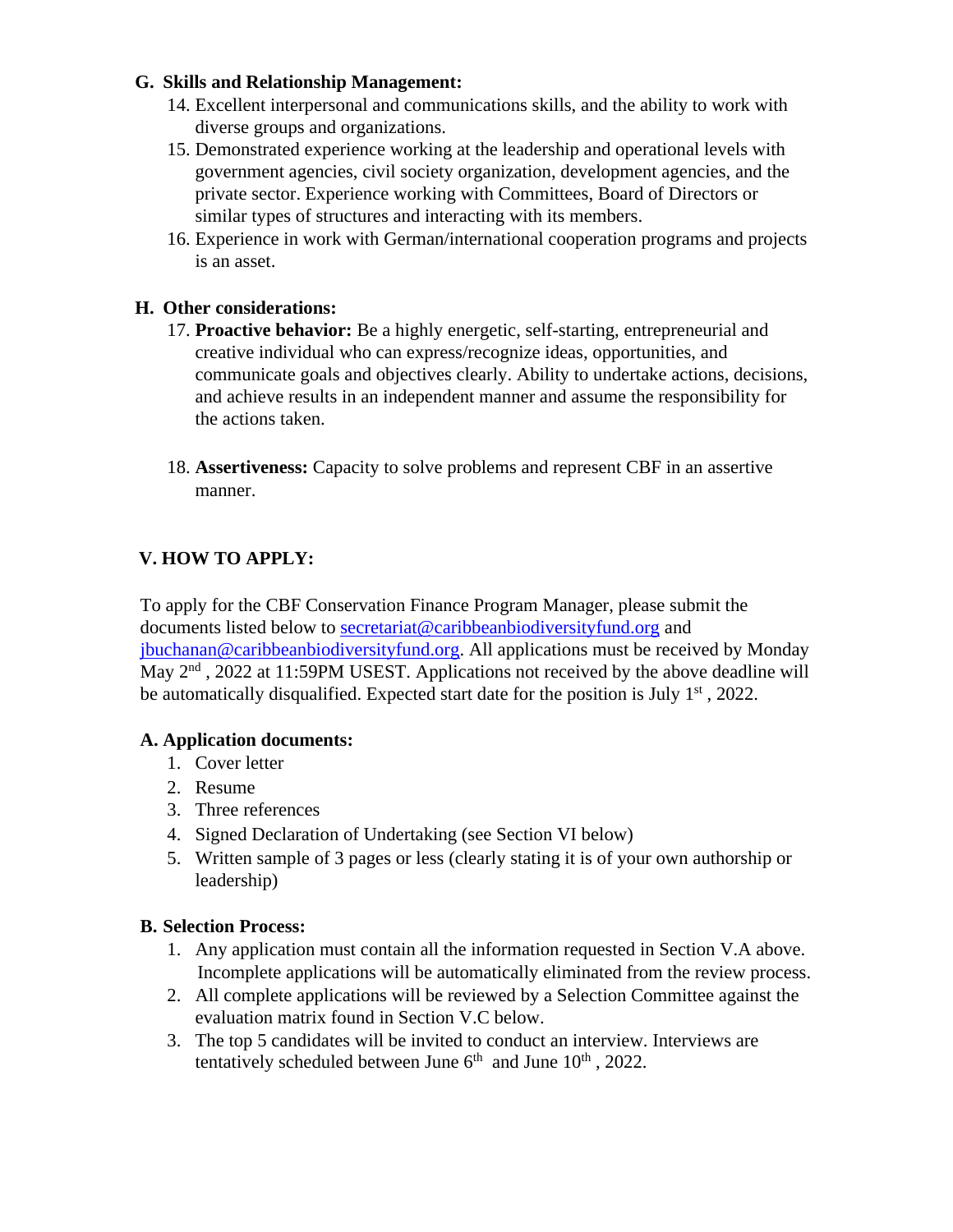# **C. Selection Criteria and Evaluation Matrix**

| <b>Selection Evaluation Matrix:</b><br>Program Manager,<br><b>CBF Ecosystem-based Adaptation Facility</b> |                                                      |                                |                             |
|-----------------------------------------------------------------------------------------------------------|------------------------------------------------------|--------------------------------|-----------------------------|
|                                                                                                           |                                                      | <b>Maximum</b><br><b>Score</b> | Candidate's<br><b>Score</b> |
| A.                                                                                                        | <b>Education and Experience</b>                      | 25                             |                             |
| $\mathbf{1}$                                                                                              | Degree                                               | 3                              |                             |
| $\overline{2}$                                                                                            | Project Management                                   | 5                              |                             |
| 3                                                                                                         | Caribbean/Regional experience                        | 5                              |                             |
| 3                                                                                                         | Overall professional experience                      | 5                              |                             |
| $\overline{4}$                                                                                            | English knowledge                                    | 5                              |                             |
| 5                                                                                                         | French and/or Spanish knowledge                      | $\overline{2}$                 |                             |
| <b>B.</b>                                                                                                 | <b>Technical Skills and Thematic</b>                 | 20                             |                             |
|                                                                                                           | <b>Knowledge</b>                                     |                                |                             |
| 6                                                                                                         | Thematic knowledge                                   | 8                              |                             |
| 7                                                                                                         | Program management                                   | 8                              |                             |
| 8                                                                                                         | Document preparation                                 | $\overline{4}$                 |                             |
| C.                                                                                                        | <b>Monitoring, Evaluation and</b><br><b>Learning</b> | 10                             |                             |
| D                                                                                                         | <b>Staff Management</b>                              | 5                              |                             |
| E                                                                                                         | <b>Fundraising and marketing</b>                     | 7                              |                             |
| F                                                                                                         | <b>Management and other skills</b>                   | 10                             |                             |
| G                                                                                                         | <b>Skills and Relationship Management</b>            | 10                             |                             |
| 9                                                                                                         | Interpersonal and communication skills               | 5                              |                             |
| 10                                                                                                        | Key Partner Experience                               | $\overline{2}$                 |                             |
| 11                                                                                                        | <b>Relevant Donor Experience</b>                     | 3                              |                             |
| H                                                                                                         | <b>Other considerations</b>                          | 6                              |                             |
| 12                                                                                                        | Proactive behavior                                   | 3                              |                             |
| 13                                                                                                        | Assertiveness                                        | 3                              |                             |
| 4.                                                                                                        | <b>Written sample</b>                                | $\overline{7}$                 |                             |
|                                                                                                           | <b>TOTAL SCORE</b>                                   | 100                            |                             |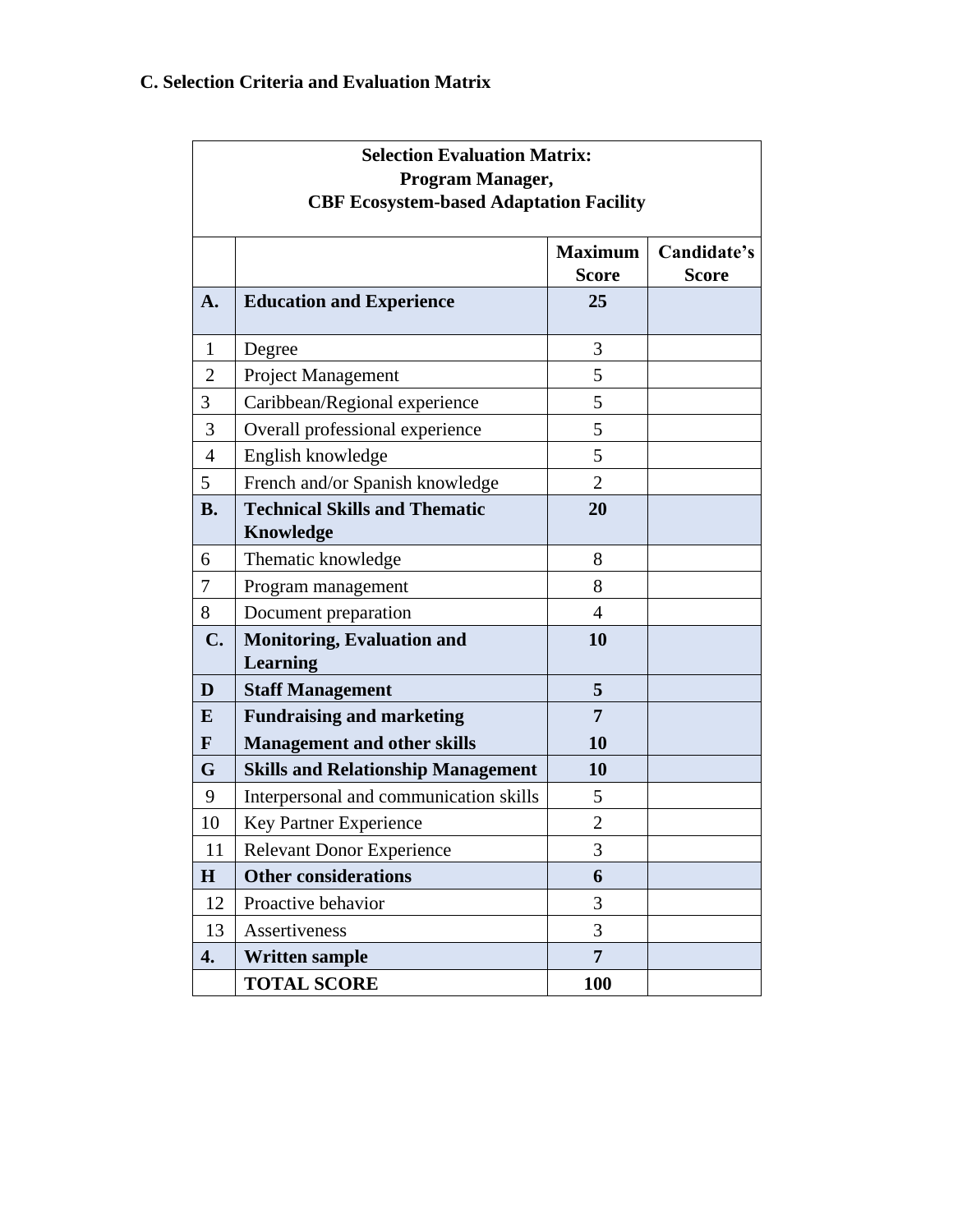### **Terms of Employment**

The Program Manager will enter into an employment or consultant contract agreement with the CBF. The Manager position will be contracted initially for two years and can be renewed, provided the Manager continues to meet and/or exceed the objectives set and tasks agreed upon. During the first year, a 3-month probation period shall apply. A review and evaluation will be conducted each year and will be the basis for a potential renewal. The selection for the Conservation Finance Program Manager will be in alignment with the below criteria:

- Potential flexibility for location within the Caribbean.
- This position is open to individuals only.
- Consulting firms or consortiums of are not eligible.
- No subcontracting is allowed.